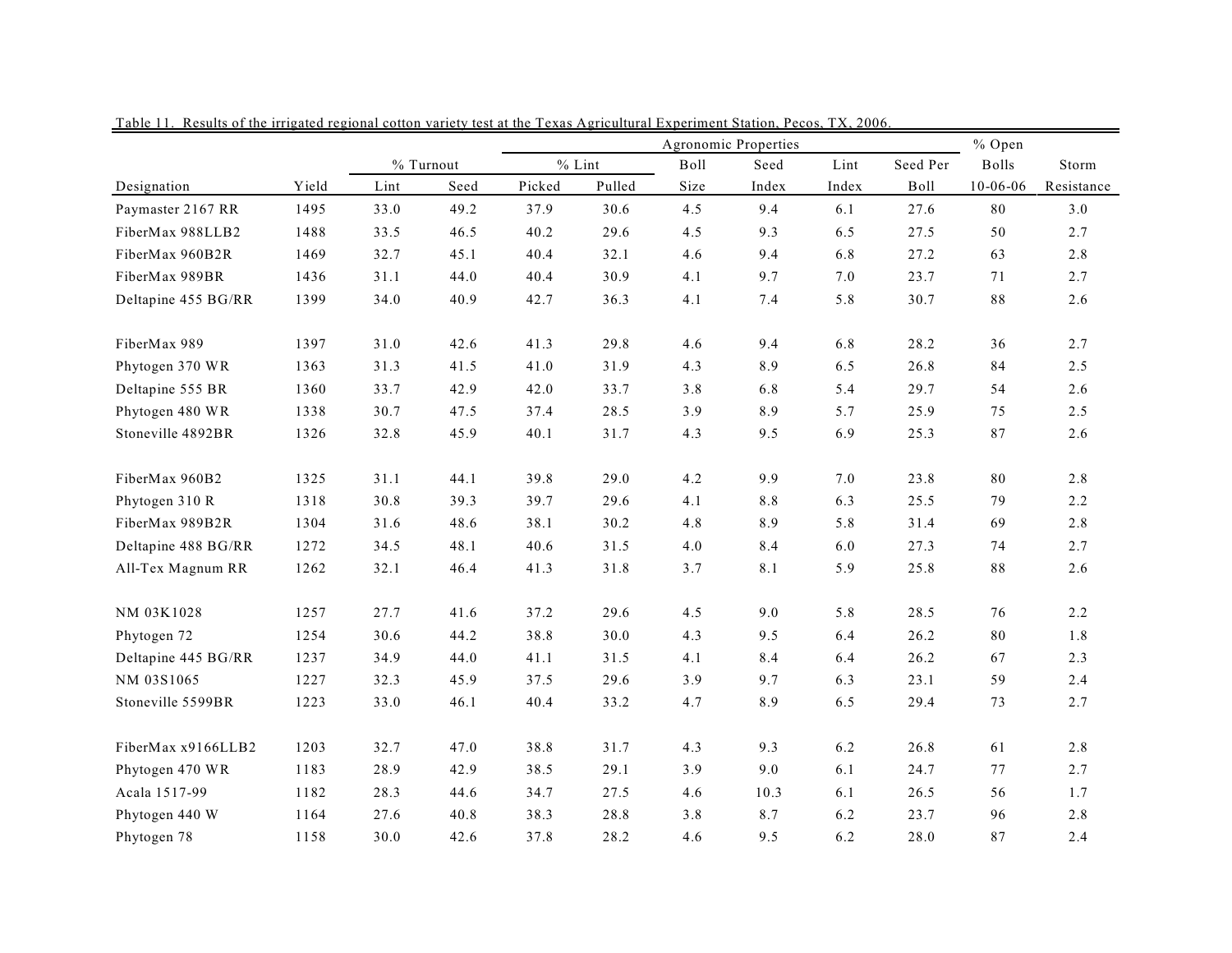|                     | Micro- |        | Uni-    |          | Elon-  | Leaf           |      |            | Color               | Loan   |        | Gross Loan Value per Acre |
|---------------------|--------|--------|---------|----------|--------|----------------|------|------------|---------------------|--------|--------|---------------------------|
| Designation         | naire  | Length | formity | Strength | gation | Index          | Rd   | $+{\bf b}$ | Grade $\frac{1}{2}$ | Value  | \$     | Rank                      |
| Paymaster 2167 RR   | 5.0    | 1.01   | 81.2    | 28.2     | 6.8    | 3              | 80.8 | $8.0\,$    | $21 - 2$            | 0.4963 | 741.97 | $1\,0$                    |
| FiberMax 988LLB2    | 4.6    | 1.12   | 80.7    | 26.6     | 5.6    | $\overline{c}$ | 83.8 | 7.0        | $11 - 2, 21 - 2$    | 0.5785 | 860.81 | $\mathbf{1}$              |
| FiberMax 960B2R     | 4.3    | 1.13   | 81.8    | 27.5     | 5.2    | 3              | 84.3 | 7.0        | $21 - 1$            | 0.5818 | 854.66 | 2                         |
| FiberMax 989BR      | 4.2    | 1.09   | 81.8    | 28.2     | 6.3    | 3              | 83.1 | 7.3        | $21 - 1$            | 0.5710 | 819.96 | $\overline{4}$            |
| Deltapine 455 BG/RR | 4.5    | 1.11   | 81.6    | 30.0     | 6.1    | $\overline{c}$ | 81.6 | 7.9        | $21 - 1, 21 - 2$    | 0.5800 | 811.42 | 5                         |
| FiberMax 989        | 4.5    | 1.13   | 81.8    | 31.7     | 5.4    | $\overline{c}$ | 82.6 | 7.4        | $21 - 1, 21 - 2$    | 0.5898 | 823.95 | $\mathfrak{Z}$            |
| Phytogen 370 WR     | 4.9    | 1.05   | 82.2    | 28.9     | 7.2    | 3              | 81.2 | 7.7        | $21 - 2, 31 - 1$    | 0.5310 | 723.75 | 14                        |
| Deltapine 555 BR    | 4.2    | 1.08   | 80.0    | 27.3     | 5.8    | 3              | 84.3 | 6.9        | $21 - 1, 21 - 2$    | 0.5583 | 759.29 | $\tau$                    |
| Phytogen 480 WR     | 4.5    | 1.14   | 82.8    | 29.6     | 7.8    | $\overline{4}$ | 80.3 | 7.1        | $21 - 2, 31 - 2$    | 0.5668 | 758.38 | $8\,$                     |
| Stoneville 4892BR   | 5.1    | 1.06   | 82.0    | 26.1     | 6.8    | 3              | 80.2 | 7.9        | $21 - 1, 31 - 1$    | 0.5103 | 676.66 | $2\sqrt{2}$               |
| FiberMax 960B2      | 4.7    | 1.12   | 81.3    | 30.0     | 5.6    | 3              | 83.3 | 7.0        | $21 - 1, 31 - 1$    | 0.5778 | 765.58 | 6                         |
| Phytogen 310 R      | 4.8    | 1.03   | 80.5    | 26.9     | 7.2    | 3              | 80.9 | 7.6        | $31-1$              | 0.5158 | 679.82 | 20                        |
| FiberMax 989B2R     | 4.4    | 1.12   | 81.9    | 29.5     | 6.2    | 3              | 82.5 | 7.0        | $31 - 1$            | 0.5748 | 749.54 | $\overline{9}$            |
| Deltapine 488 BG/RR | 4.7    | 1.12   | 81.4    | 26.4     | 6.7    | 3              | 82.5 | 7.5        | $21 - 1$            | 0.5808 | 738.78 | 11                        |
| All-Tex Magnum RR   | 4.3    | 1.07   | 80.3    | 28.7     | 7.1    | $\overline{c}$ | 83.7 | 7.3        | $21-1$              | 0.5630 | 710.51 | 15                        |
| NM 03K1028          | 4.4    | 1.14   | 83.3    | 31.5     | 6.6    | 3              | 80.4 | 7.2        | $31 - 1, 31 - 2$    | 0.5775 | 725.92 | 13                        |
| Phytogen 72         | 4.5    | 1.16   | 82.6    | 34.1     | 6.6    | 3              | 79.8 | 8.3        | $21 - 2, 31 - 1$    | 0.5813 | 728.95 | 12                        |
| Deltapine 445 BG/RR | 4.6    | 1.10   | 82.9    | 29.4     | 7.2    | 3              | 82.7 | 7.5        | $21 - 1, 21 - 2$    | 0.5703 | 705.46 | 17                        |
| NM 03S1065          | 4.4    | 1.15   | 82.8    | 31.8     | 6.3    | 3              | 80.3 | 7.8        | $31 - 1$            | 0.5783 | 709.57 | 16                        |
| Stoneville 5599BR   | 4.5    | 1.08   | 81.4    | 28.6     | 5.7    | 3              | 81.0 | 7.6        | $21 - 2, 31 - 1$    | 0.5670 | 693.44 | 19                        |
| FiberMax x9166LLB2  | 4.3    | 1.16   | 81.1    | 28.8     | 5.8    | 3              | 84.4 | 6.9        | $21 - 1$            | 0.5845 | 703.15 | $1\,8$                    |
| Phytogen 470 WR     | 4.6    | 1.12   | 82.1    | 27.4     | 7.9    | 3              | 80.8 | 7.4        | $21 - 2, 31 - 1$    | 0.5735 | 678.45 | 21                        |
| Acala 1517-99       | 4.3    | 1.16   | 82.5    | 32.0     | 6.1    | $\overline{4}$ | 79.9 | 7.7        | $31 - 1$            | 0.5663 | 669.37 | 23                        |
| Phytogen 440 W      | 4.6    | 1.14   | 82.3    | 29.0     | 7.4    | 4              | 79.8 | 7.4        | $31 - 1, 31 - 2$    | 0.5583 | 649.86 | 25                        |
| Phytogen 78         | 4.4    | 1.13   | 82.5    | 33.2     | 7.5    | $\overline{4}$ | 79.4 | 7.4        | $31-1$              | 0.5660 | 655.43 | 24                        |

Table 11A. Results of the irrigated regional cotton variety test at the Texas Agricultural Experiment Station, Pecos, TX, 2006.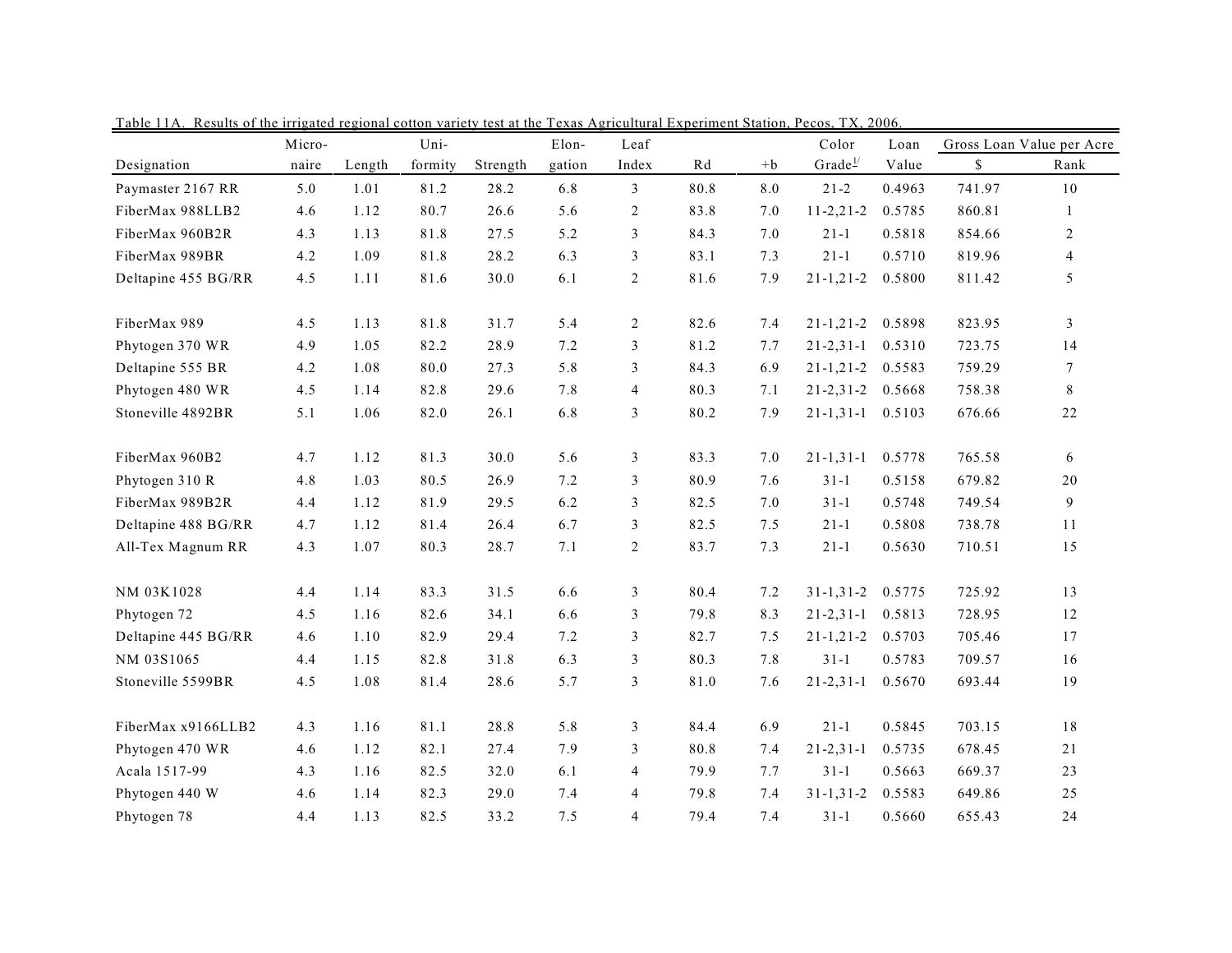| Table 11A. Cont.   |        |        |         |          |        |                |      |      |                     |        |                           |      |
|--------------------|--------|--------|---------|----------|--------|----------------|------|------|---------------------|--------|---------------------------|------|
|                    | Micro- |        | Uni-    |          | Elon-  | Leaf           |      |      | Color               | Loan   | Gross Loan Value per Acre |      |
| Designation        | naire  | Length | formity | Strength | gation | Index          | Rd   | $+b$ | Grade $\frac{1}{2}$ | Value  | \$                        | Rank |
| NM-1517-99-W       | 4.4    | 1.14   | 82.2    | 32.1     | 6.2    | $\overline{4}$ | 78.9 | 7.6  | $31 - 1, 31 - 2$    | 0.5653 | 630.31                    | 26   |
| Phytogen 800       | 4.0    | 1.35   | 83.6    | 43.9     | 5.7    | $\mathfrak{Z}$ | 73.3 | 10.9 | $23 - 1, 32 - 1$    | 0.5278 | 574.25                    | 30   |
| Phytogen 710 R     | 4.4    | 1.10   | 82.5    | 33.2     | 7.6    | 3              | 79.4 | 7.8  | $31-1$              | 0.5698 | 603.42                    | 27   |
| All-Tex Patriot RR | 4.5    | 1.10   | 80.7    | 27.4     | 6.6    | 3              | 82.4 | 7.7  | $21 - 1, 21 - 2$    | 0.5753 | 595.44                    | 28   |
| Dyna-Gro OA265 BR  | 4.3    | 1.14   | 83.7    | 34.7     | 6.0    | 3              | 80.9 | 7.2  | $31 - 1$            | 0.5805 | 595.01                    | 29   |
| NM 03N1155         | 3.4    | 1.22   | 81.2    | 29.9     | 5.9    | 5              | 79.6 | 6.7  | $31 - 2,41 - 1$     | 0.5115 | 504.34                    | 31   |
| Phytogen 810 R     | 4.0    | 1.33   | 83.5    | 47.2     | 5.9    | 3              | 73.6 | 11.4 | $23 - 2$            | 0.5123 | 481.05                    | 32   |
| Paymaster HS 26    | 5.0    | 1.07   | 79.2    | 31.0     | 6.9    | 3              | 79.8 | 7.5  | $31 - 1$            | 0.5398 | 391.36                    | 33   |
| Mean               | 4.4    | 1.12   | 81.8    | 30.6     | 6.4    | 3              | 80.9 | 7.6  |                     | 0.5600 |                           |      |
| $C.V.$ %           | 2.8    | 1.7    | 1.2     | 4.3      | 4.2    | 18.8           | 0.8  | 3.5  |                     | 2.6    |                           |      |
| $LSD$ 0.05         | 0.5    | 0.03   | 1.8     | 2.2      | 0.5    |                | 1.1  | 0.5  |                     | 0.0246 |                           |      |

 $\frac{1}{2}$  Fiber quality determinations are made on samples from two reps. If the color grades from these two samples are identical, only one color grade is reported. If they are different, both are reported.